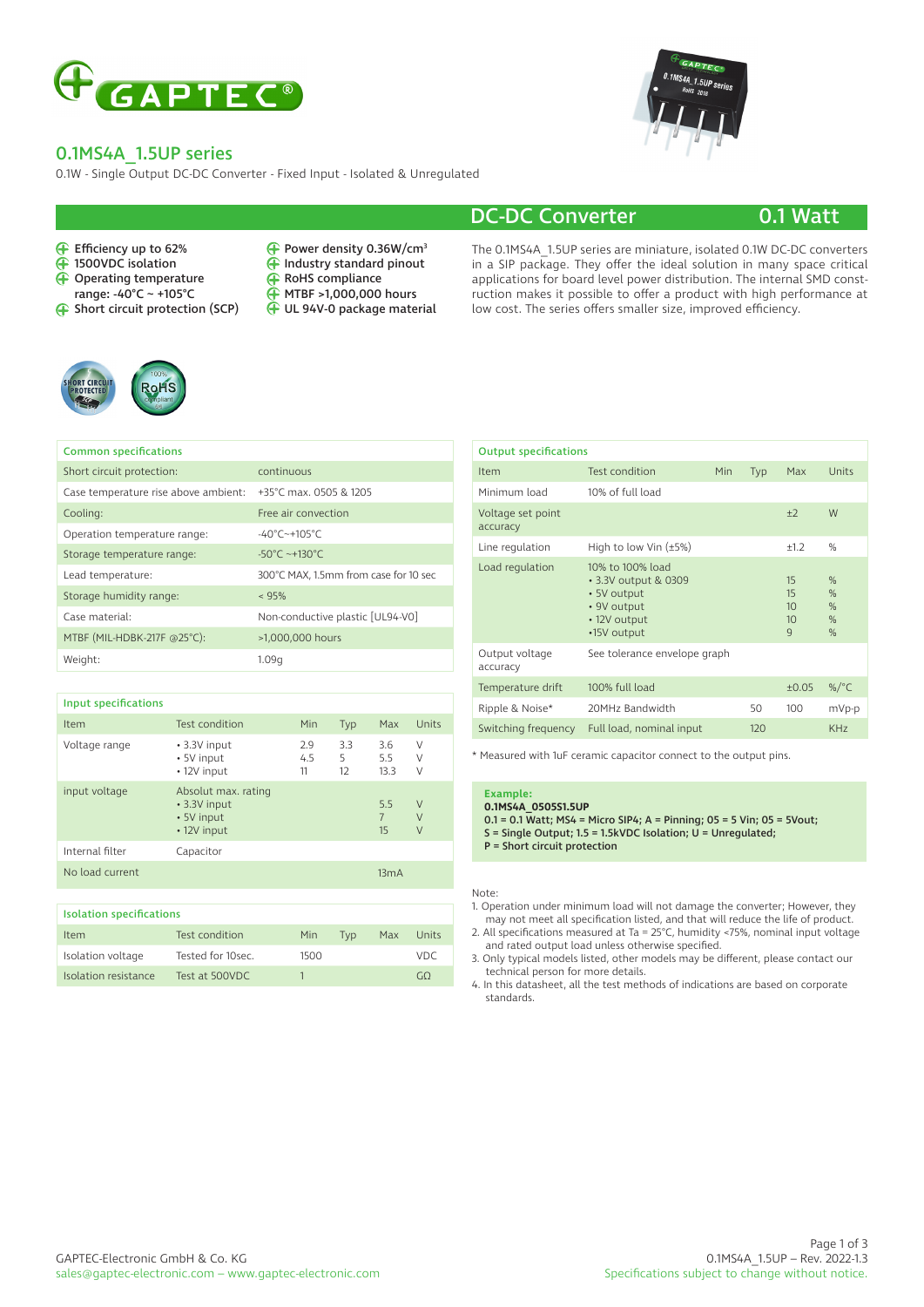### 0.1MS4A\_1.5UP series

0.1W - Single Output DC-DC Converter - Fixed Input - Isolated & Unregulated

## Typical characteristics

| <b>Part Number</b> | Input Voltage [V] | <b>Output Voltage [VDC]</b> |                | <b>Output Current [mA]</b> | Efficiency [%] |
|--------------------|-------------------|-----------------------------|----------------|----------------------------|----------------|
|                    |                   |                             | min            | max                        |                |
| 0.1MS4A_0303S1.5UP | 3.3               | 3.3                         | 3.03           | 30.3                       | 58             |
| 0.1MS4A 0305S1.5UP | 3.3               | 5                           | $\overline{2}$ | 20                         | 60             |
| 0.1MS4A 0309S1.5UP | 3.3               | 9                           | 1.11           | 11.1                       | 60             |
| 0.1MS4A 0503S1.5UP | 5                 | 3.3                         | 3.03           | 30.3                       | 58             |
| 0.1MS4A_0505S1.5UP | 5                 | 5                           | $\overline{2}$ | 20                         | 59             |
| 0.1MS4A 0509S1.5UP | 5                 | 9                           | 1.11           | 11.1                       | 60             |
| 0.1MS4A_0512S1.5UP | 5                 | 12                          | 0.83           | 8.3                        | 61             |
| 0.1MS4A_0515S1.5UP | 5                 | 15                          | 0.67           | 6.7                        | 60             |
| 0.1MS4A_1205S1.5UP | 12                | 5                           | $\overline{2}$ | 20                         | 62             |
| 0.1MS4A 1209S1.5UP | 12                | 9                           | 1.11           | 11.1                       | 60             |
| 0.1MS4A_1212S1.5UP | 12                | 12                          | 0.83           | 8.3                        | 59             |
| 0.1MS4A 1215S1.5UP | 12                | 15                          | 0.67           | 6.7                        | 59             |

# Typical characteristics

Temperature derating graph:



# Tolerance envelope



3.3V output types